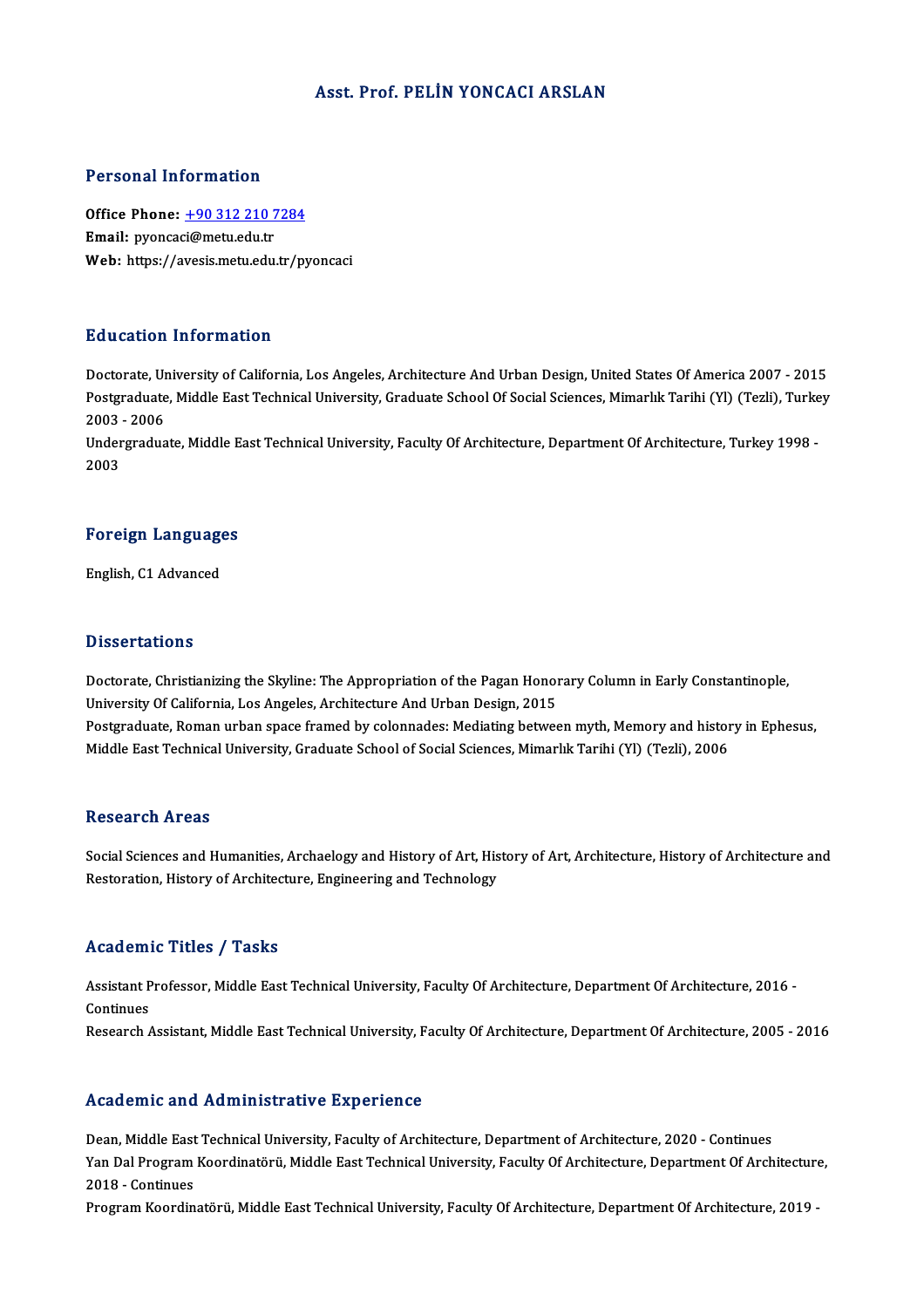#### 2022

2022<br>Deputy Head of Department, Middle East Technical University, Faculty of Architecture, Department of Architecture, 2017<br>\_2018 2022<br>Deputy<br>- 2018 - 2018<br>Courses

ARCHITECTURALHISTORYDIGITALHUMANITIES LAB,Postgraduate,2017 -2018,2018 -2019,2021 -2022

### Advising Theses

Advising Theses<br>Yoncacı Arslan P., Gürsel Dino İ., The digitally reconstructed architectural object in the age of post-orthography,<br>Restanaduata B.ÖNALAN(Student), 2020 raa vising 1 neses<br>Yoncacı Arslan P., Gürsel Dino İ., The digit:<br>Postgraduate, B.ÖNALAN(Student), 2020<br>Yongag Arslan P. An urban node in the rii Yoncacı Arslan P., Gürsel Dino İ., The digitally reconstructed architectural object in the age of post-orthography,<br>Postgraduate, B.ÖNALAN(Student), 2020<br>Yoncacı Arslan P., An urban node in the ritual landscape of Byzantin Postgraduate, B.ÖNALAN(Student), 2020<br>Yoncacı Arslan P., An urban node in the ritual landscape of Byzantin<br>of the Stoudios Monastery, Postgraduate, D.BURCU(Student), 2019<br>Yongagı Arslan B. Bygantine beritage depisted: the Yoncacı Arslan P., An urban node in the ritual landscape of Byzantine Constantinople: The Church of St John th<br>of the Stoudios Monastery, Postgraduate, D.BURCU(Student), 2019<br>Yoncacı Arslan P., Byzantine heritage depicted: of the Stoudios Monastery, Postgraduate, D.BURCU(Student), 2019 Yoncacı Arslan P., Byzantine heritage depicted: the aqueduct of Valens in the historical topography of Istanbul,<br>Postgraduate, F.SARIKAYA(Student), 2019<br>Gürsel Dino I., Yoncaci Arslan P., Bunker-scape: Defense Architecture Postgraduate, F.SARIKAYA(Student), 2019 Gürsel Dino I., Yoncaci Arslan P., Bunker-scape: Defense Architecture in Gallipoli Peninsula, Postgraduate,<br>C.ARIKBOĞA(Student), 2019<br>Yoncacı Arslan P., AN ARCHITECTURAL HISTORY OF THE MOVIE THEATERS IN ANKARA, Postgraduat Yoncacı Arslan P., AN ARCHITECTURAL HISTORY OF THE MOVIE THEATERS IN ANKARA, Postgraduate,

## **Jury Memberships**

DoctoralExamination,DoctoralExamination,OrtaDoğuTeknikÜniversitesi,November,2020

## Designed Lessons

Designed Lessons<br>Yoncacı Arslan P., City, Movement and Architecture: Urban Processions in History, Postgraduate, 2019 - 2020<br>Yongası Arslan B. Arshitestural History Distal Humanities Lab. Postsraduate, 2017 - 2019 Yoncacı Arslan P., City, Movement and Architecture: Urban Processions in History, Postgrad<br>Yoncacı Arslan P., Architectural History Digital Humanities Lab, Postgraduate, 2017 - 2018<br>Özgənel L. Yoncacı Arslan B. Contemporar Yoncacı Arslan P., City, Movement and Architecture: Urban Processions in History, Postg<br>Yoncacı Arslan P., Architectural History Digital Humanities Lab, Postgraduate, 2017 - 20<br>Özgenel L., Yoncacı Arslan P., Contemporary A

## Özgenel L., Yoncacı Arslan P., Contemporary Architecture, Undergraduate, 2001 - 2002<br>Articles Published in Journals That Entered SCI, SSCI and AHCI Indexes

rticles Published in Journals That Entered SCI, SSCI and AHCI Indexes<br>I. TOWARDS A NEW HONORIFIC COLUMN: THE COLUMN OF CONSTANTINE IN EARLY BYZANTINE TOWARDS A NEW HOURBAN LANDSCAPE<br>VONGACI ABSI AN P **TOWARDS A NEW<br>URBAN LANDSCAP<br>YONCACI ARSLAN P.<br>METU JOUPNAL OF T** URBAN LANDSCAPE<br>YONCACI ARSLAN P.<br>METU JOURNAL OF THE FACULTY OF ARCHITECTURE, vol.33, no.1, pp.121-145, 2016 (Journal Indexed in AHCI)

## Articles Published in Other Journals

I. Ticles Published in Other Journals<br>I. Teaching Architectural Design Studio Remotely: The Introduction to Architectural Design Course at<br>METU nos 1<br>Teachi<br>METU<br><sup>Kämer</sup> Teaching Architectural Design Studio Remotely: The Introduction to<br>METU<br>Kömez Dağlioğlu E., Pinar E., Gürsel Dino I., Yoncaci Arslan P., Baş Bütüner F.<br>JOUPMAL OF DESICN STUDIO val 2 no 2 nn 152 157 2020 (Befereed Journ

METU<br>Kömez Dağlioğlu E., Pinar E., Gürsel Dino I., Yoncaci Arslan P., Baş Bütüner F.<br>JOURNAL OF DESIGN STUDIO, vol.2, no.2, pp.153-157, 2020 (Refereed Journals of Other Institutions) Kömez Dağlioğlu E., Pinar E., Gürsel Dino I., Yoncaci Arslan P., Baş Bütüner F.<br>JOURNAL OF DESIGN STUDIO, vol.2, no.2, pp.153-157, 2020 (Refereed Journals of Other Institution<br>II. Registrars of Urban Movement in Constantin

JOURNAL OF DESIGN<br><mark>Registrars of Urba</mark><br>YONCACI ARSLAN P.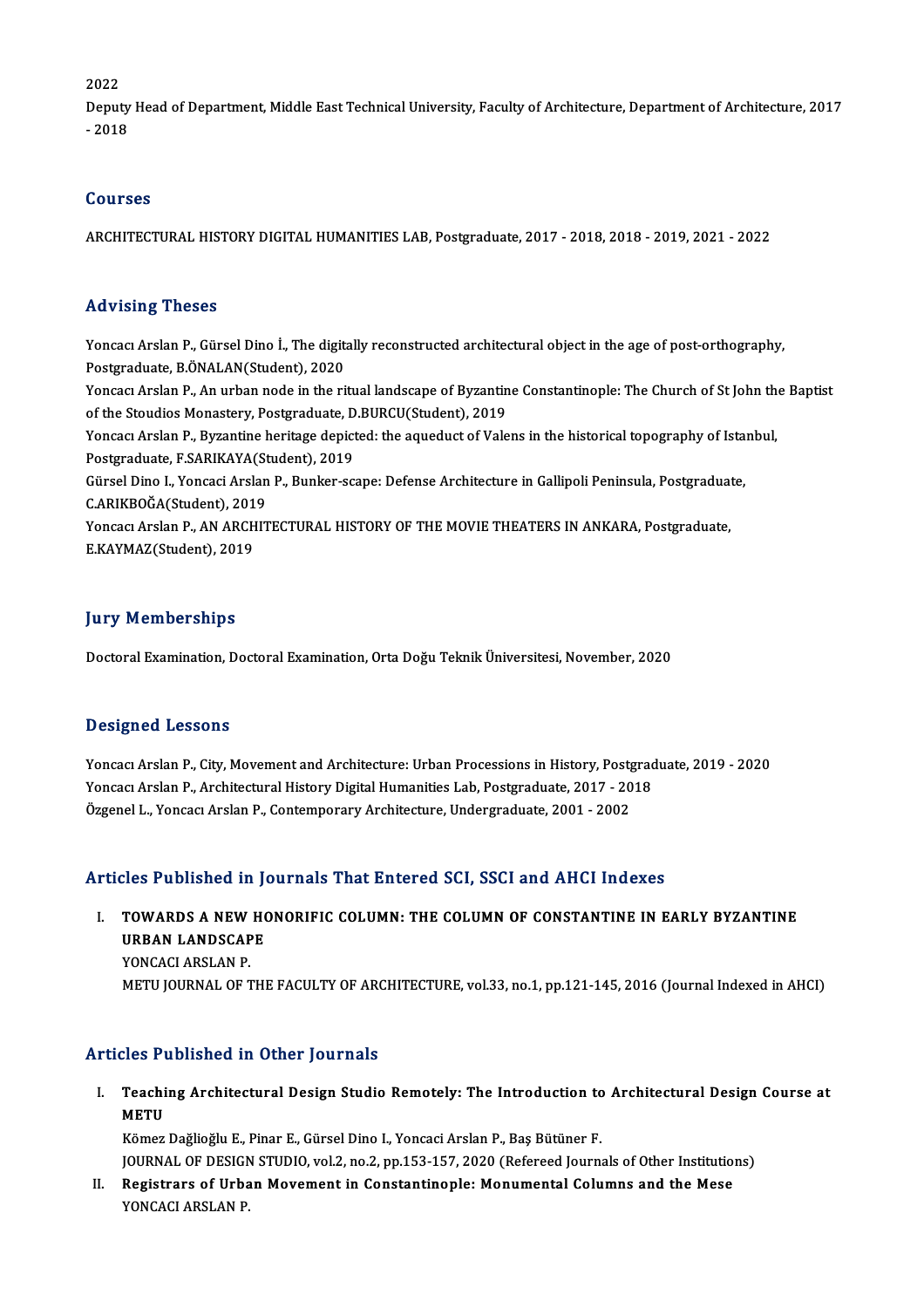YILLIK: Annual of Istanbul Studies, pp.9-30, 2018 (Other Refereed National Journals)

## Books&Book Chapters

- I. Visualizing the Valens Aqueduct in Early Modern Istanbul Sarıkaya Işık F., Yoncacı Arslan P. Visualizing the Valens Aqueduct in Early Modern Istanbul<br>Sarıkaya Işık F., Yoncacı Arslan P.<br>in: The Routledge Handbook of Infrastructure Design: Global Perspectives from Architectural History, Joseph<br>Heathsett Editor Pout Sarıkaya Işık F., Yoncacı Arslan P.<br>in: The Routledge Handbook of Infrastructure Design: Glob<br>Heathcott, Editor, Routledge, New York, pp.131-141, 2022<br>Selabattin Yazısı, Arsiyi ve Dijital Arsiyde İyi Komsul in: The Routledge Handbook of Infrastructure Design: Global F<br>Heathcott, Editor, Routledge, New York, pp.131-141, 2022<br>II. Selahattin Yazıcı Arşivi ve Dijital Arşivde İyi Komşuluk<br>Yonçoci Arslan P
- Heathcott, Editor, Routledge, New York, pp.131-141, 2022<br>Selahattin Yazıcı Arşivi ve Dijital Arşivde İyi Komşuluk<br>Yoncaci Arslan P. Selahattin Yazıcı Arşivi ve Dijital Arşivde İyi Komşuluk<br>Yoncaci Arslan P.<br>in: Düşünme ve Görselleştirme Aracı Olarak Türkiye'de Mimari Maket - 20. Yüzyıldan bir Kesit, Pelin Derviş, Editor,<br>Pelin Derviş Yayın Prejesi, Müs Yoncaci Arslan P.<br>in: Düşünme ve Görselleştirme Aracı Olarak Türkiye'de Mimari Maket - 2<br>Pelin Derviş Yayın Projesi- Müşterek Yapım, İstanbul, pp.402-410, 2020<br>(Ro)reading the Crand Coromonial Hall in the Dolmababas Bala in: Düşünme ve Görselleştirme Aracı Olarak Türkiye'de Mimari Maket - 20.<br>Pelin Derviş Yayın Projesi- Müşterek Yapım, İstanbul, pp.402-410, 2020<br>III. (Re)reading the Grand Ceremonial Hall in the Dolmabahçe Palace<br>CANER VÜKE
- Pelin Derviş Yayın Projesi- Müşterek Ya<br>(Re)reading the Grand Ceremonial<br>CANER YÜKSEL Ç., YONCACI ARSLAN P.<br>in: Beyrer and Culture New Berenestiyes (Re)reading the Grand Ceremonial Hall in the Dolmabahçe Palace<br>CANER YÜKSEL Ç., YONCACI ARSLAN P.<br>in: Power and Culture New Perspectives on Spatiality in European History, P. François, T. Syrjämaa, H. Terho,<br>Editor Edizion CANER YÜKSEL Ç., YONCACI ARSLAN P.<br>in: Power and Culture New Perspectives on Spatiality in Europe<br>Editor, Edizioni Plus-Pisa University Press, pisa, pp.45-72, 2008

# editor, Edizioni Pius-Pisa University Press, pisa, pp.45-72, 2008<br>Refereed Congress / Symposium Publications in Proceedings

| Refereed Congress / Symposium Publications in Proceedings |                                                                                                                                                          |
|-----------------------------------------------------------|----------------------------------------------------------------------------------------------------------------------------------------------------------|
| I.                                                        | Kentsel Tasarım Yarışmalarından Öğrenmek                                                                                                                 |
|                                                           | Yoncaci Arslan P., Eraydin Z.                                                                                                                            |
|                                                           | 7. Kentsel ve Bölgesel Araştırmalar Ağı Sempozyumu, Mersin, Turkey, 10 - 12 September 2020, pp.87                                                        |
| П.                                                        | Modelling the Possible: The Architecture of the Byzantine Urban Procession<br>YONCACI ARSLAN P.                                                          |
|                                                           | 45. Byzantine Studies Conference, 17 - 20 November 2019                                                                                                  |
| III.                                                      | ODTÜ'xxde Mimarlık Öğrencilerine Tarih Öğretmek Paneli                                                                                                   |
|                                                           | ALTAN T. E., PEKER A. U., YONCACI ARSLAN P., Erzen J., Pınar E., ÖZGENEL L., GÜVEN S. N.                                                                 |
|                                                           | ODTÜ Mimarlık Tarihi 30. Yıl Buluşmaları, Turkey, 05 March 2019                                                                                          |
| IV.                                                       | The Hybrid Sacred at the Heart of a Modern Capital: The Temple of Augustus and the Hacı Bayram                                                           |
|                                                           | Veli Mosque in Ankara                                                                                                                                    |
|                                                           | CANER YÜKSEL Ç., YONCACI ARSLAN P.                                                                                                                       |
|                                                           | 14th International Conference of the European Association for Urban History, "Urban Renewal and Resilience.                                              |
|                                                           | Cities in Comparative Perspective", ROMA, Italy, 29 August - 01 September 2018                                                                           |
| V.                                                        | Mimarlık Arşivinde Maketin Yeri                                                                                                                          |
|                                                           | ALTAN T. E., YONCACI ARSLAN P., ASLAN S., BİLGE E.                                                                                                       |
|                                                           | Meraklısına Tasarım Tarihimiz: Kütüphane Buluşmaları-6, Turkey, 23 December 2017                                                                         |
| VI.                                                       | Physical City Models in the Age of Digital Representation                                                                                                |
|                                                           | Yoncacı Arslan P                                                                                                                                         |
|                                                           | METU International Symposium on Urban Design: Designing Urban Design Towards a Holistic Perspective, Ankara,<br>Turkey, 4 - 05 November 2016, pp 179-188 |
| VII.                                                      | Shaping the Early Byzantine Skyline of the New Rome The New Columnscape of Constantinople                                                                |
|                                                           | between the Fourth and Sixth Centuries                                                                                                                   |
|                                                           | YONCACI ARSLAN P                                                                                                                                         |
|                                                           | 42. Byzantine Studies Conference, Ithaca, United States Of America, 6 - 09 October 2016, pp.25                                                           |
| VIII.                                                     | Revisiting Jameson From Bonaventure to Istanbul Cevahir Shopping Mall                                                                                    |
|                                                           | KAHVECİ Ö. E., YONCACI ARSLAN P.                                                                                                                         |
|                                                           | The Shopping Centre 1943-2013: The Rise and Demise of a Ubiquitous Collective Architecture, 11 - 12 June 2015                                            |
| IX.                                                       | The Mese Constantinople s Imperfect Urban Armature                                                                                                       |
|                                                           | YONCACI ARSLAN P.                                                                                                                                        |